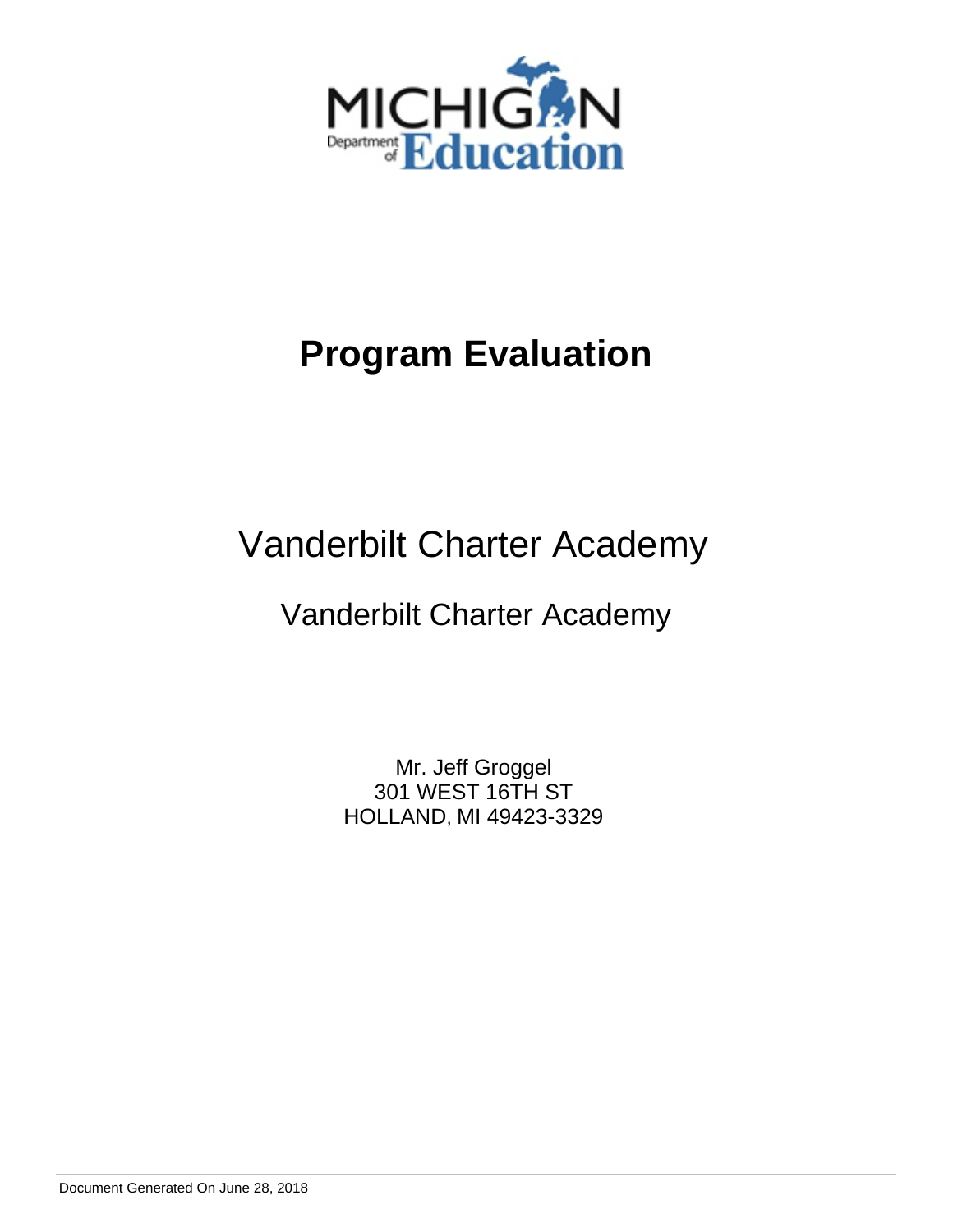# **TABLE OF CONTENTS**

# **Program Evaluation Tool**

| $Introduction \dots 2$                                                                                      |
|-------------------------------------------------------------------------------------------------------------|
|                                                                                                             |
| 1) Readiness: What is the readiness for implementing the strategy/ program/ initiative?                     |
| 2) Knowledge and Skills: Did staff and administrators have the knowledge and skills to implement the        |
| 3) Opportunity: Was there opportunity for high quality implementation of the strategy/ program/             |
| 4) Implementation with Fidelity: Was the strategy/ program/ initiative being implemented as intended?<br>13 |
|                                                                                                             |
|                                                                                                             |
|                                                                                                             |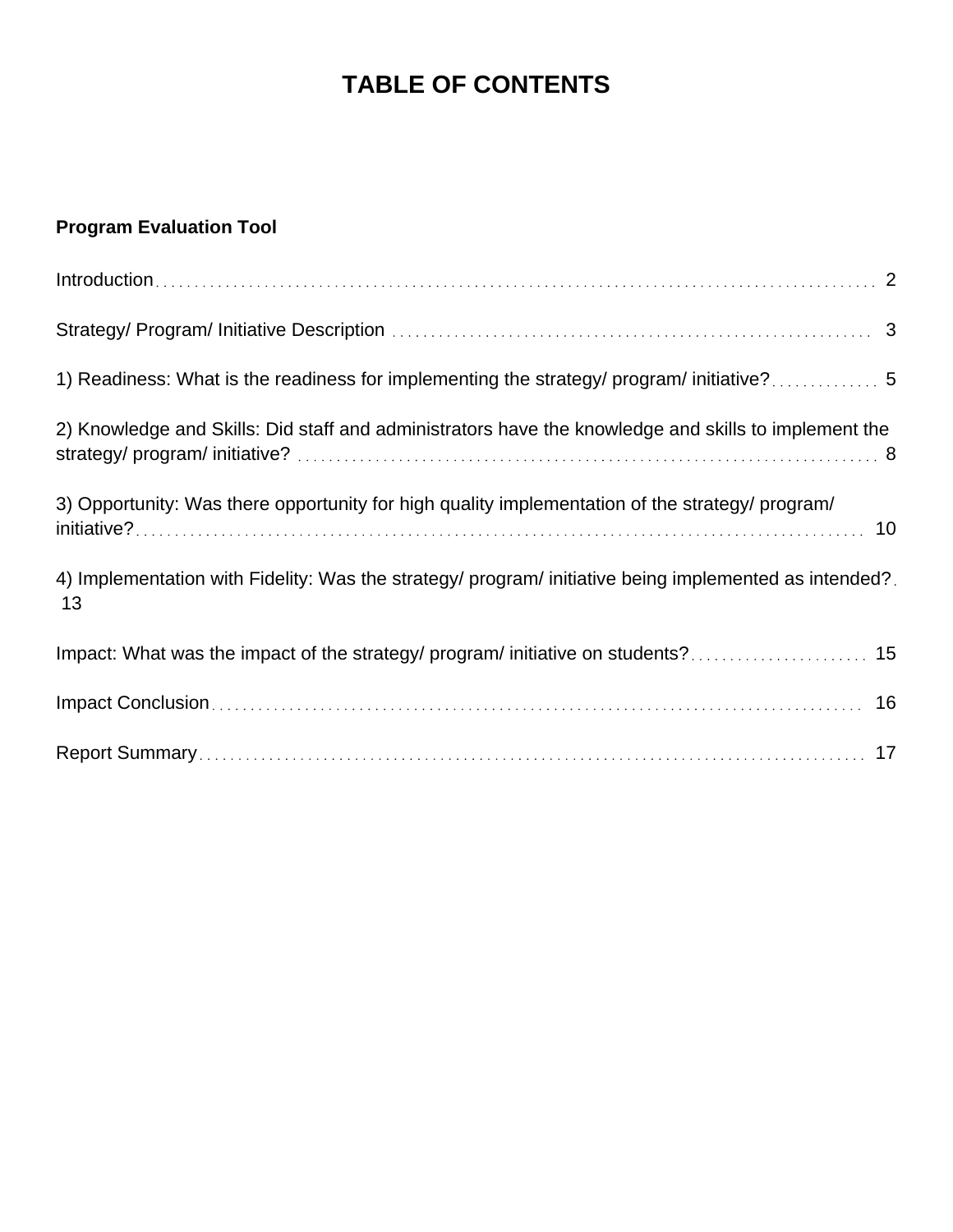# **Program Evaluation Tool**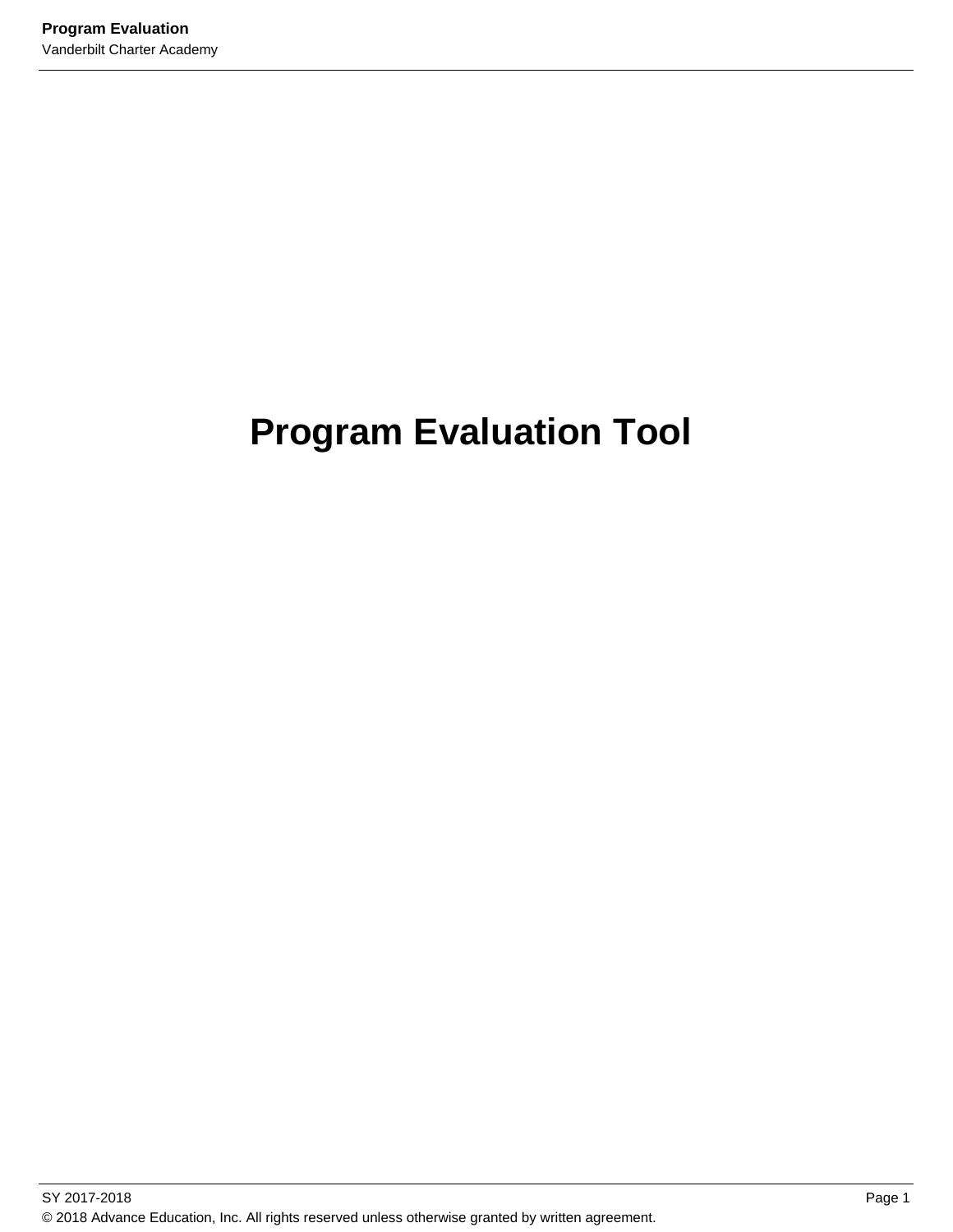# **Introduction**

Evaluation of strategies, programs, and initiatives to accelerate achievement and close achievement gaps is a key step in the continuous school improvement process. In addition, all federal programs (Title I Part A, C, and D; Title II, and Title III) require annual evaluation, especially when federal and/or state funds are used to support such efforts. More importantly, evaluation represents good practice and will likely improve outcomes. The Program Evaluation Tool can be used both during implementation to make mid-course corrections as well as following implementation to identify why results turned out as they did and how to improve implementation that will lead to increased student achievement.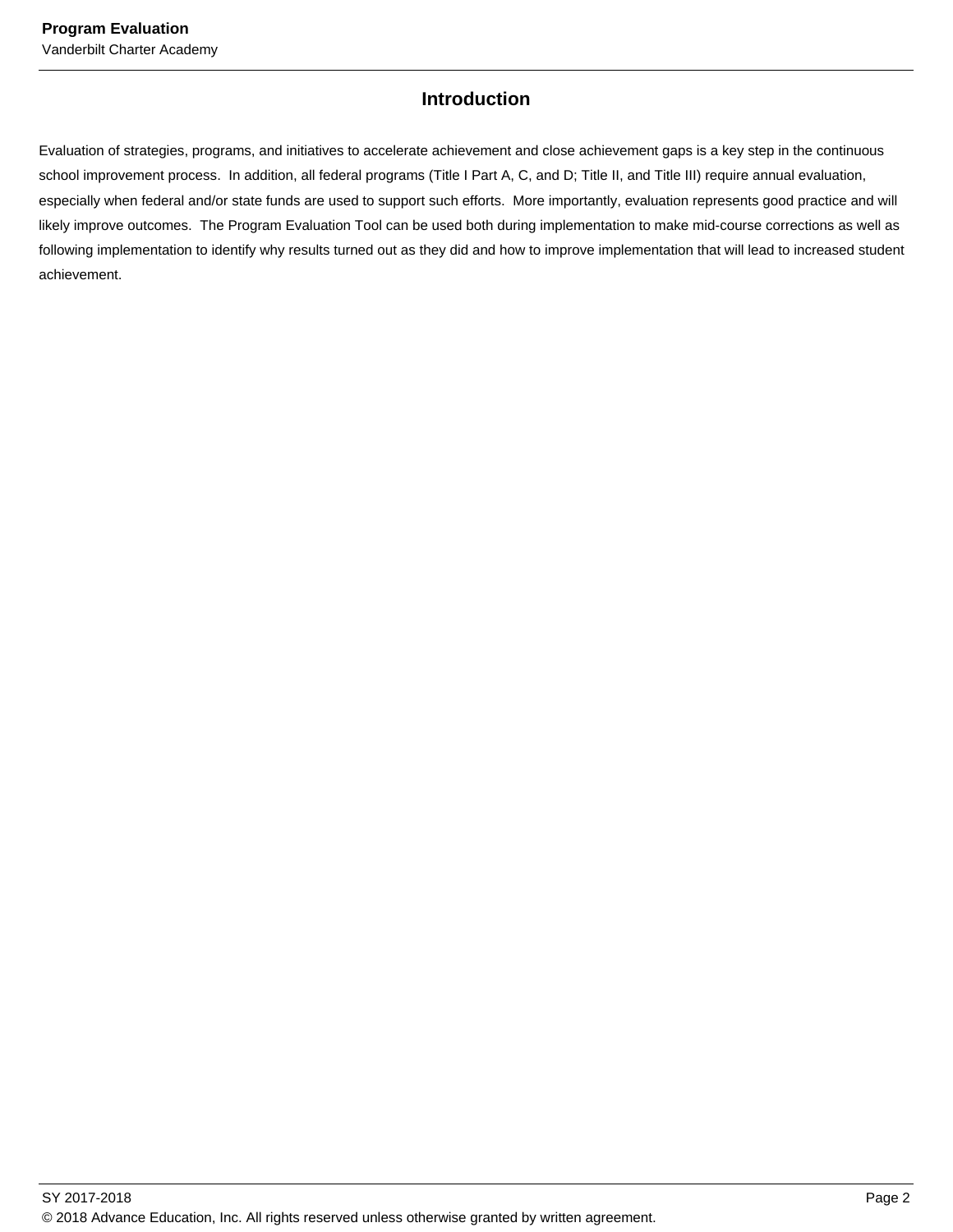# **Strategy/ Program/ Initiative Description**

#### **What is the name of the strategy/ program/ initiative being evaluated?**

Literacy Book Bag Program

#### **Provide a detailed description of the strategy/ program/ initiative being evaluated.**

1st- 3rd Grade Students take a picture book home 2-3 times a week and read it twice. They return to school the following day and take an Accelerated Reader comprehension quiz. Student who pass the quiz take the next book home. Reading Level of books consistently increase.

#### **What is the need being addressed by the strategy/ program/ initiative?**

Reading proficiency for 1st-3rd graders and Michigan's 3rd Grade Reading Bill

#### **What is the reason for selecting the strategy/ program/ initiative including intended results?**

Prepare students for end of 3rd Grade by addressing Reading needs for IRIPs.

### **Cite the research supporting the strategy/ program/ initiative, including a brief summary of research findings and targeted population.**

Abundant reading material and reading opportunities in the classroom: The classroom includes: - a wide range of books and other texts, print, audio, and digital, including information books, poetry, and storybooks that children are supported in accessing - books and other materials connected to children's interests and that reflect children's backgrounds and cultural experiences, including class- and child-made books - books children can borrow to bring home and/or access digitally at home - comfortable places in which to read books, frequently visited by the teacher(s) and by adult volunteers recruited to the classroom - opportunities for children to engage in independent reading of materials of their choice every day, with the teacher providing instruction and coaching in how to select texts and employ productive strategies during reading, feedback on children's reading, and post-reading response activities including text discussion Ongoing observation and assessment of children's language and literacy development that informs their educationThe teacher: - engages in observation and assessment that is guided by an understanding of language and literacy development the Michigan K to 12 Standards for English Language Arts - prioritizes observation during actual reading and writing - administers assessments as one source of information to identify children who may need additional instructional supports - employs formative and diagnostic assessment tools as needed to inform specific instructional targets (e.g., assessing knowledge of specific sound-letter relationships, assessing knowledge of specific vocabulary words taught, reading and writing strategies being used and not used)

Collaboration with families in promoting literacy: Families engage in language and literacy interactions with their children that can be drawn upon and extended in kindergarten through third grade. Educators help families add to their repertoire of strategies for promoting literacy at SY 2017-2018 Page 3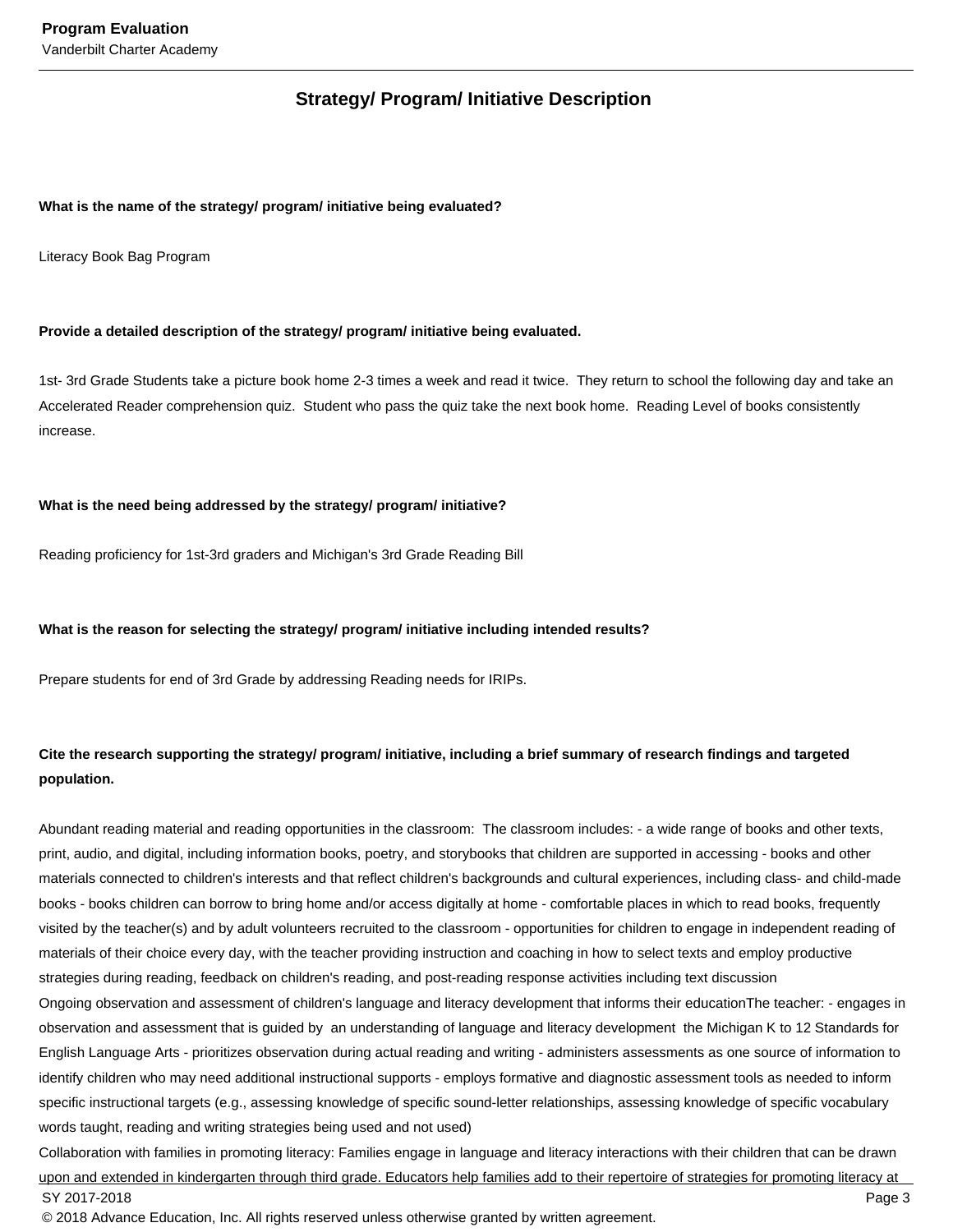home, including supporting families to: - prompt children during reading and writing and demonstrate ways to incorporate literacy-promoting strategies into everyday activities, such as cooking, communicating with friends and family, and traveling in the bus or car - promote children's independent reading - support children in doing their homework and in academic learning over the summer months - speak with children in their home/most comfortable language, whether or not that language is English - provide literacy-supporting resources, such as: books from the classroom that children can borrow or keep children's magazines information about judicious, adult-supported use of educational television and applications that can, with guidance, support literacy development announcements about local events passes to local museums (for example, through www. michiganactivitypass.info)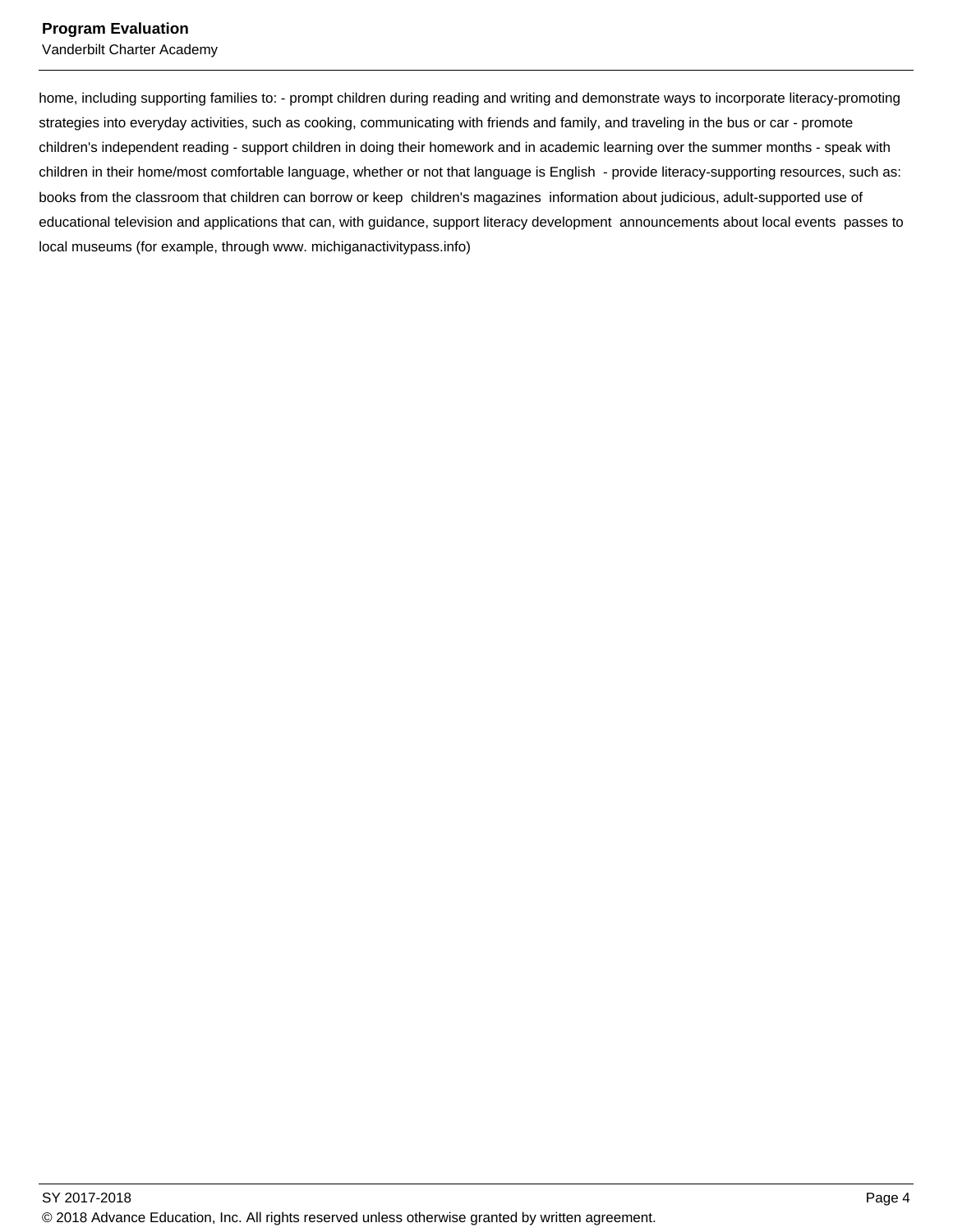# **1) Readiness: What is the readiness for implementing the strategy/ program/ initiative?**

IN AN IDEAL STRATEGY/ PROGRAM/ INITIATIVE, stakeholders are well-prepared to implement the program. They have read and can articulate the research foundation, and regularly use the terms in conversation with each other, students, and with parents. Staff, students and parents express a high level of interest in, support for and commitment to the program. Specific concerns have been identified and solutions have been planned/ implemented. Staff is able to seamlessly integrate the program within the context of other building/district initiatives.

#### Overall Rating: 3.0

**Statement or Question:**a) What is the evidence regarding stakeholder (staff/ students/ parents) understanding of the need as well as stakeholder ability to articulate the reason for the choice of the strategy/ program/ initiative?

#### **Response:**

• Meeting agendas/minutes

- Books/papers about the program
- Staff surveys
- School Improvement Plan elements
- Professional development materials
- Conference/workshop attendance
- Data collection plan; data analysis work
- School improvement team agendas

**What does the evidence show regarding stakeholder (staff/ students/ parents) understanding of the need as well as stakeholder ability to articulate the reason for the choice of the strategy /program/ initiative?** 

Vanderbilt's evidence showing stakeholder understanding comes from Parent/Teacher conferences where teachers reviewed the 3rd Grade Reading Bill and IRIP information.

**Statement or Question:**b) What is the evidence regarding stakeholders (staff/ students/ parents) having a shared vision and strong commitment to the strategy/ program/ initiative? **Response:**

• Books/papers about the program

- School Improvement Plan elements
- Conference/workshop attendance
- Data collection plan; data analysis work

### **What does the evidence show regarding stakeholders (staff, parents, students) having a shared vision and strong commitment to the strategy/ program/ initiative?**

Vanderbilt's evidence showing stakeholder understanding comes from Parent/Teacher conferences where teachers reviewed the 3rd Grade Reading Bill and IRIP information.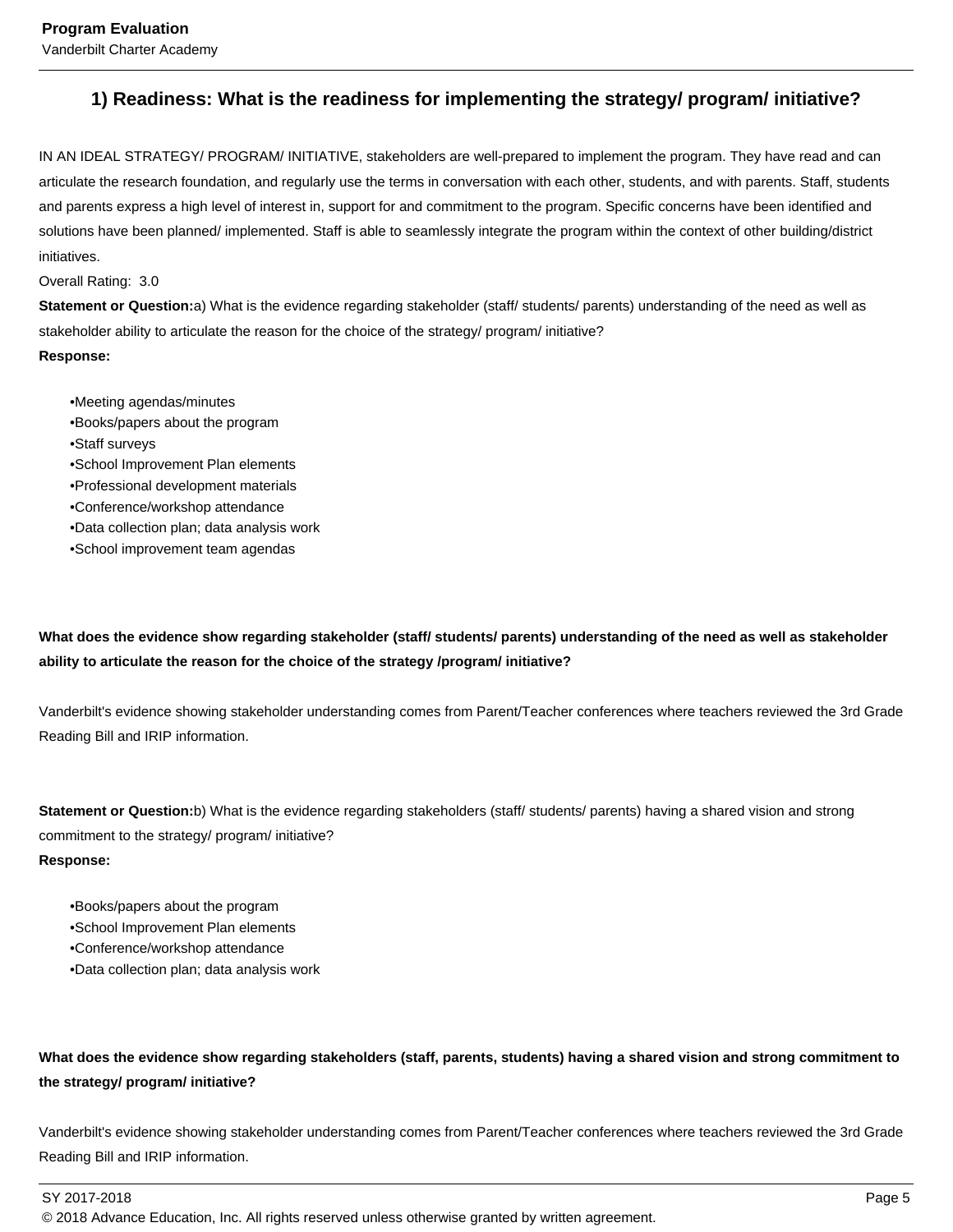**Statement or Question:**c) What is the evidence regarding how stakeholder (staff, parents, students) concerns were identified and addressed?

#### **Response:**

• Meeting agendas/minutes

- School Improvement Plan elements
- Professional development materials
- Conference/workshop attendance

#### **What is the evidence regarding how stakeholder (staff, parents, students) concerns were identified and addressed?**

Vanderbilt Parent Survey and Staff Engagement Survey results showed a strong call for action in regards to needing a strong emphasis in Reading for our 1st-3rd grade students. Connections at home for reading were addressed using the Book Bag Program.

**Statement or Question:**d) What is the evidence regarding the ability of staff and administrators to integrate the strategy/ program/ initiative with existing work?

#### **Response:**

• Meeting agendas/minutes

- Books/papers about the program
- Professional development materials
- Conference/workshop attendance

# **What does the evidence show regarding the ability of staff and administrators to integrate the strategy/ program/ initiative with existing work?**

The evidence of increased literacy in conjunction with the 3rd Grade Reading bill can be seen with the emphasis on Phonics during workshop times, attendance at OAISD Essential Literacy Network, Staff PD Agenda discussions on Essentials, and results from Accelerated Reader tests.

| <b>Statement or Question</b>                                                                                                           | Response                                                                                   | Rating |
|----------------------------------------------------------------------------------------------------------------------------------------|--------------------------------------------------------------------------------------------|--------|
| one overall self-assessment of the readiness for but some concern or work remains.<br> implementing the strategy/ program/ initiative. | Given the evidence you've assembled, choose Support and commitment were generally high, 13 |        |

#### **What action steps are needed to increase readiness to implement the strategy/ program/ initiative?**

Increase frequency of Book Bag Program and include Kindergarten toward the end of the school year. Provide additional staff to support the

SY 2017-2018 Page 6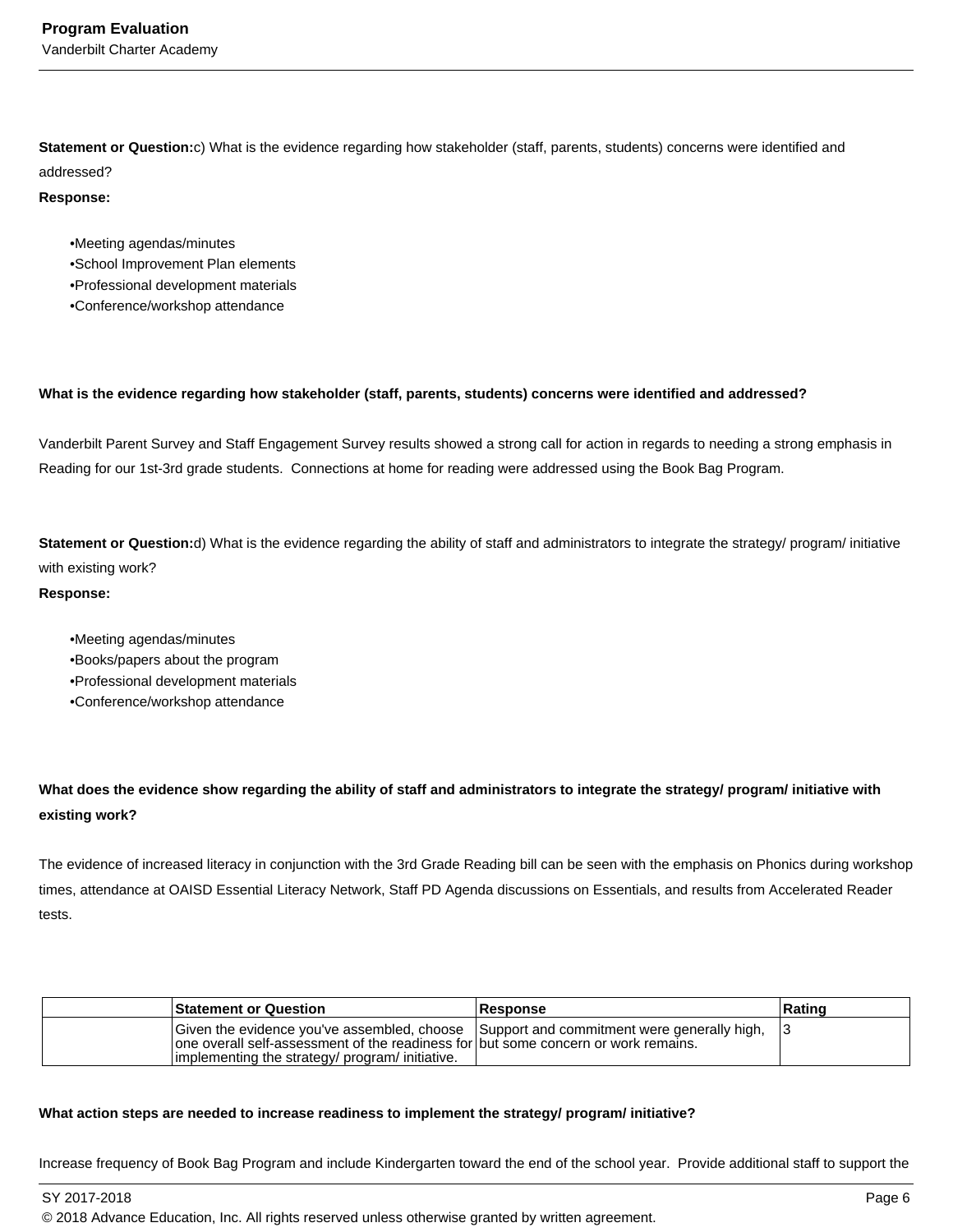# **Program Evaluation**

Vanderbilt Charter Academy

program.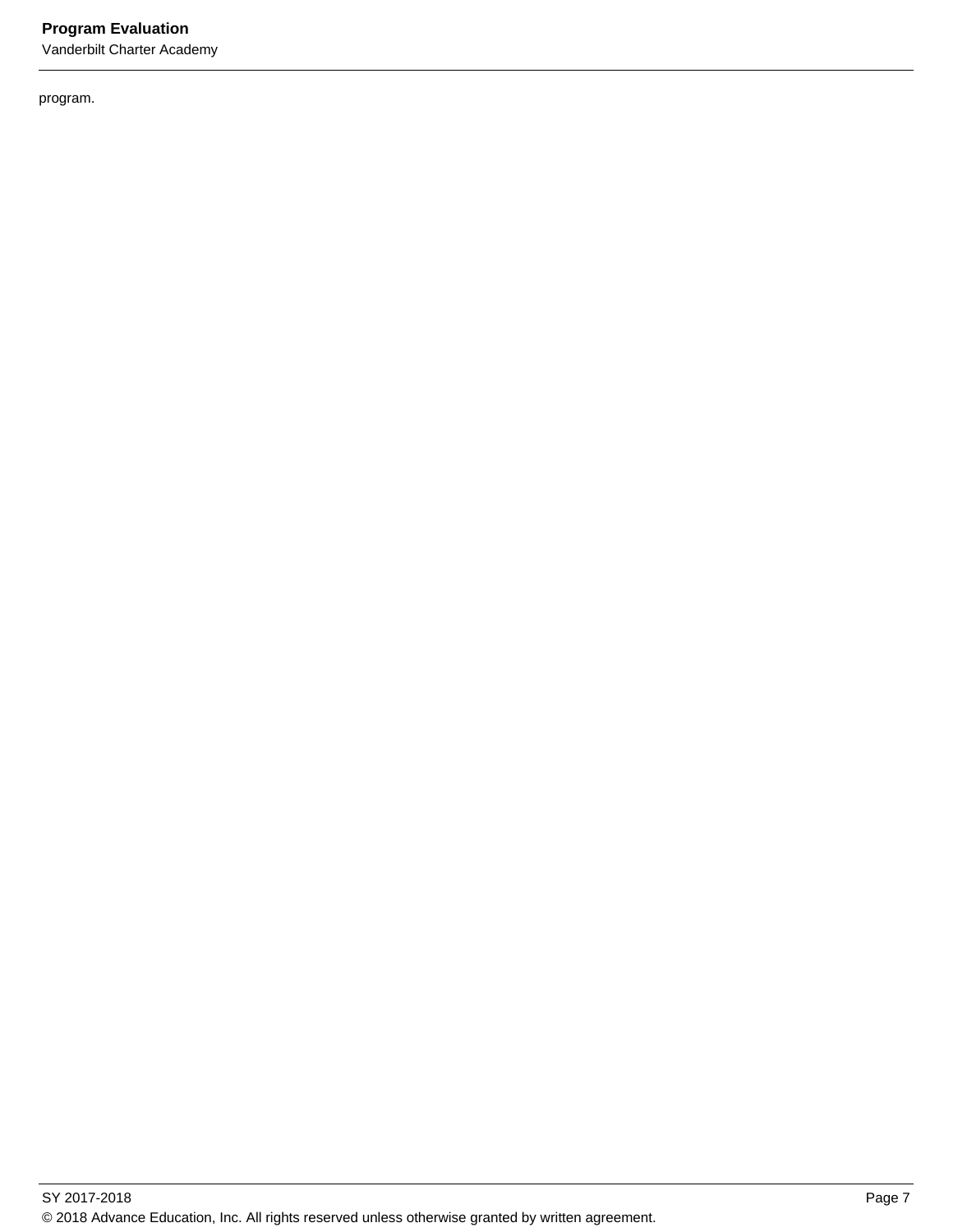# **2) Knowledge and Skills: Did staff and administrators have the knowledge and skills to implement the strategy/ program/ initiative?**

IN AN IDEAL STRATEGY/ PROGRAM/ INITIATIVE, personnel are able to clearly articulate what successful implementation looks and sounds like and how specific practices will change as a result of its implementation. Staff and administrators can articulate specific outcomes and specific criteria for evaluation. Personnel can demonstrate their ability to apply the knowledge and skills required to successfully implement with fidelity, and professional learning opportunities are provided to address gaps in knowledge and skills. Overall Rating: 3.0

**Statement or Question:**a) What is the evidence regarding staff and administrators' plan for how practice would change as a result of the strategy/ program/ initiative?

#### **Response:**

• Minutes of professional conversations • Staff surveys • Superintendent or administrator observations/walkthroughs • Program simulations, administrator observations

**What does the evidence show regarding staff and administrators' plan for how practice would change as a result of the strategy/ program/ initiative?**

The plan addressed the practice of additional time reading at home and evidence shows a direct link to providing book bags to 1st-3rd grade students to take home and read has had a positive impact on the practice.

**Statement or Question:**b) What is the evidence regarding administrator knowledge of and ability to monitor and assess the effectiveness of the strategy/ program/ initiative?

### **Response:**

• Self-assessment checklists • Superintendent or administrator observations/walkthroughs

**What does the evidence show regarding administrator knowledge of and ability to monitor and assess the effectiveness of the strategy/ program/ initiative?**

Administration regularly monitor and assess the effectiveness of the program by printing and analyzing the reports for student participation and progress.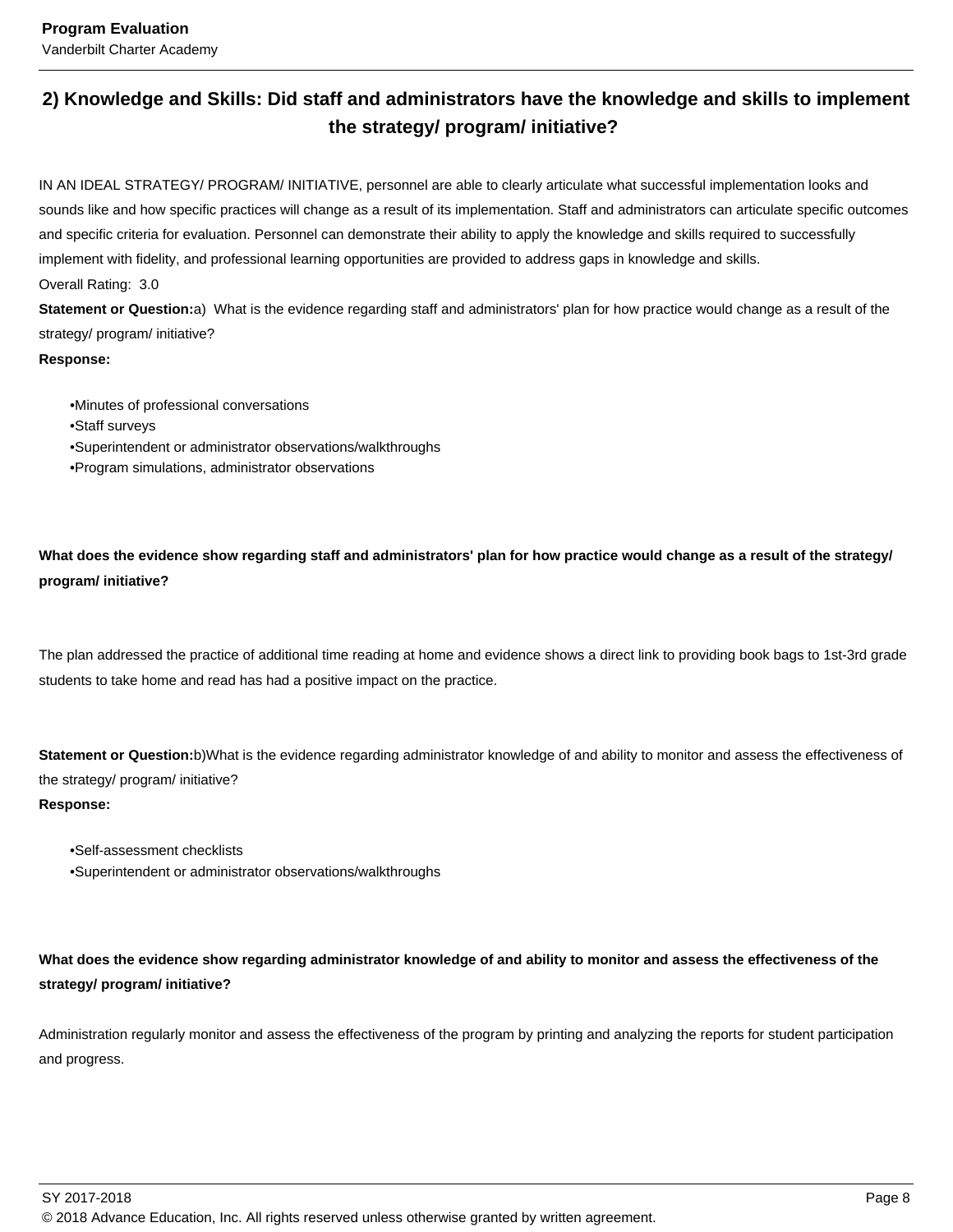**Statement or Question:**c) What is the evidence regarding the sufficiency of opportunities for staff to learn the knowledge and skills identified as essential (the non-negotiable or acceptable variations of the elements) to the strategy/ program/ initiative? **Response:**

• Minutes of professional conversations

- Professional learning agendas, sign-in sheets
- Program simulations, administrator observations

**What does the evidence show regarding the sufficiency of opportunities for staff to learn the knowledge and skills identified as essential (the non-negotiable or acceptable variations of the elements) to the strategy/ program/ initiative?** 

Staff has been trained on how to populate and analyze accelerated reader reports and respond to identified holes.

**Statement or Question:**d) What is the evidence regarding staff ability to apply the acquired knowledge and skills? **Response:**

• Superintendent or administrator observations/walkthroughs • Program simulations, administrator observations

#### **What does the evidence show regarding staff ability to apply the acquired knowledge and skills?**

Once staff has identified holes they will utilize AR team members to ensure all students have full participation.

| <b>Statement or Question</b>                                                                                                                                                                                                  | <b>Response</b>                                  | Rating |
|-------------------------------------------------------------------------------------------------------------------------------------------------------------------------------------------------------------------------------|--------------------------------------------------|--------|
| Given the evidence you've assembled, choose<br>one overall self-assessment of the participants' skills (or some knowledge bases) still need<br>knowledge and skills to implement the strategy/ work.<br>Iprogram/ initiative. | Much knowledge and skill were evident, but few 3 |        |

#### **What action steps are needed to improve participants' knowledge and skills?**

Create an onboarding plan for new staff to the Book Bag Program.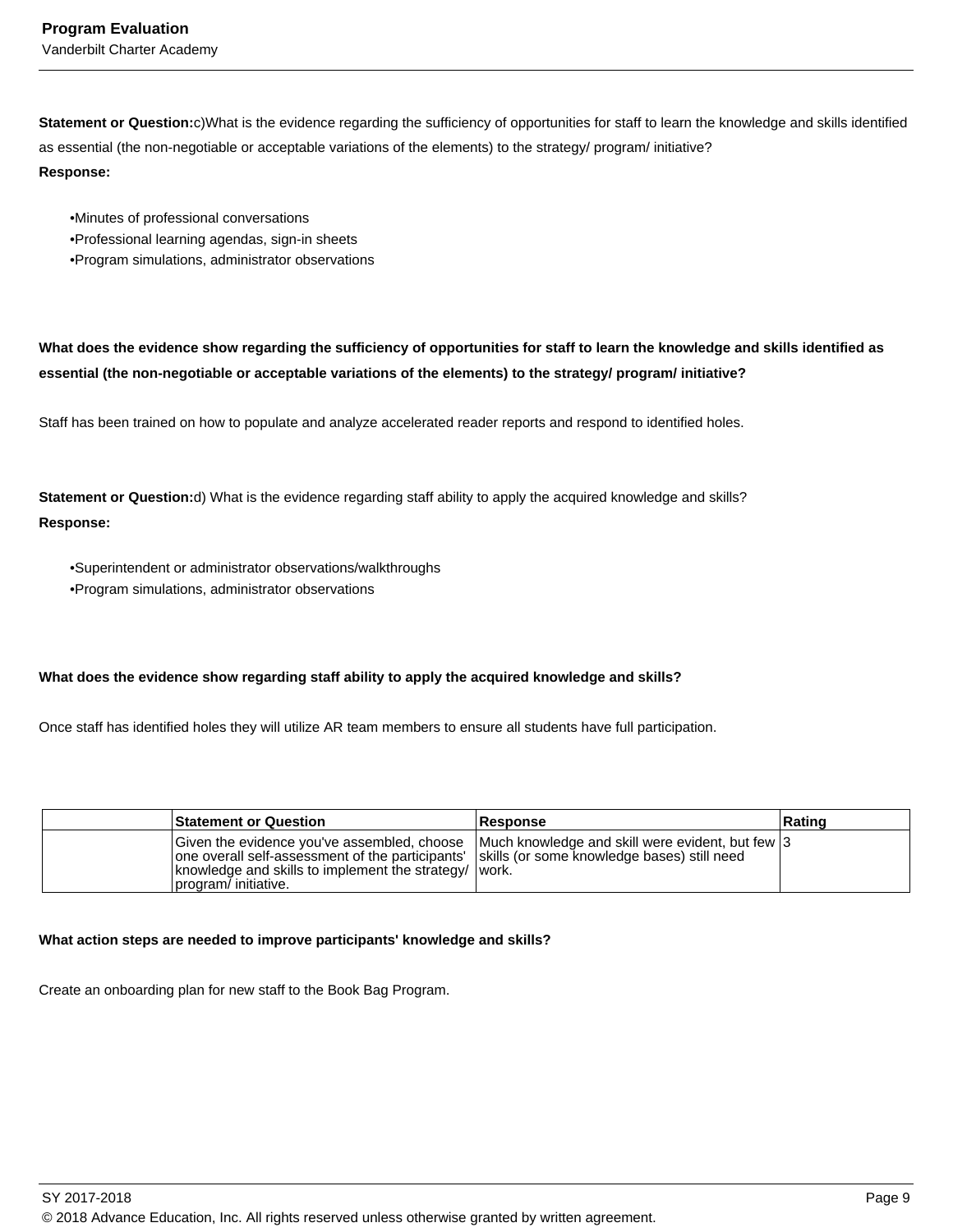# **3) Opportunity: Was there opportunity for high quality implementation of the strategy/ program/ initiative?**

IN AN IDEAL STRATEGY/ PROGRAM/ INITIATIVE, building and district administrators provide significant support for project implementation. Sufficient funds have been allocated and continue to be managed by building principal and or program director. Adequate resources are available for full implementation including time for staff collaboration in various forms. Clearly defined structures/protocols are in place to collect and review formative implementation data.

Overall Rating: 3.0

**Statement or Question:**a) What is the evidence regarding the sufficiency of administrative support to achieve the intended results? **Response:**

• Email correspondence • Budget sheets • Logs, school schedules • Staff meeting results

#### **What does the evidence show regarding the sufficiency of administrative support to achieve the intended results?**

Evidence shows an increase in staffing to the Book Bag Program during the middle of January. Additional support for students who were not participating at 100%.

**Statement or Question:**b) What is the evidence regarding the sufficiency of opportunities for on-going professional learning, including modeling and coaching? **Response:**

• Email correspondence

• Budget sheets

• Collaboration models (such as Professional Learning Communities, Collaborative Action Research, Lesson Study Teams) • Staff meeting results

**What does the evidence show regarding the sufficiency of opportunities for on-going professional learning, including modeling and coaching?**

Evidence shows that staff received sufficient opportunities for PD, modeling and coaching during O3s. O3 notes will reflect coaching conversations.

**Statement or Question:**c) What is the evidence regarding the sufficiency of resources - including financial, time and personnel - to achieve the intended results?

#### **Response:**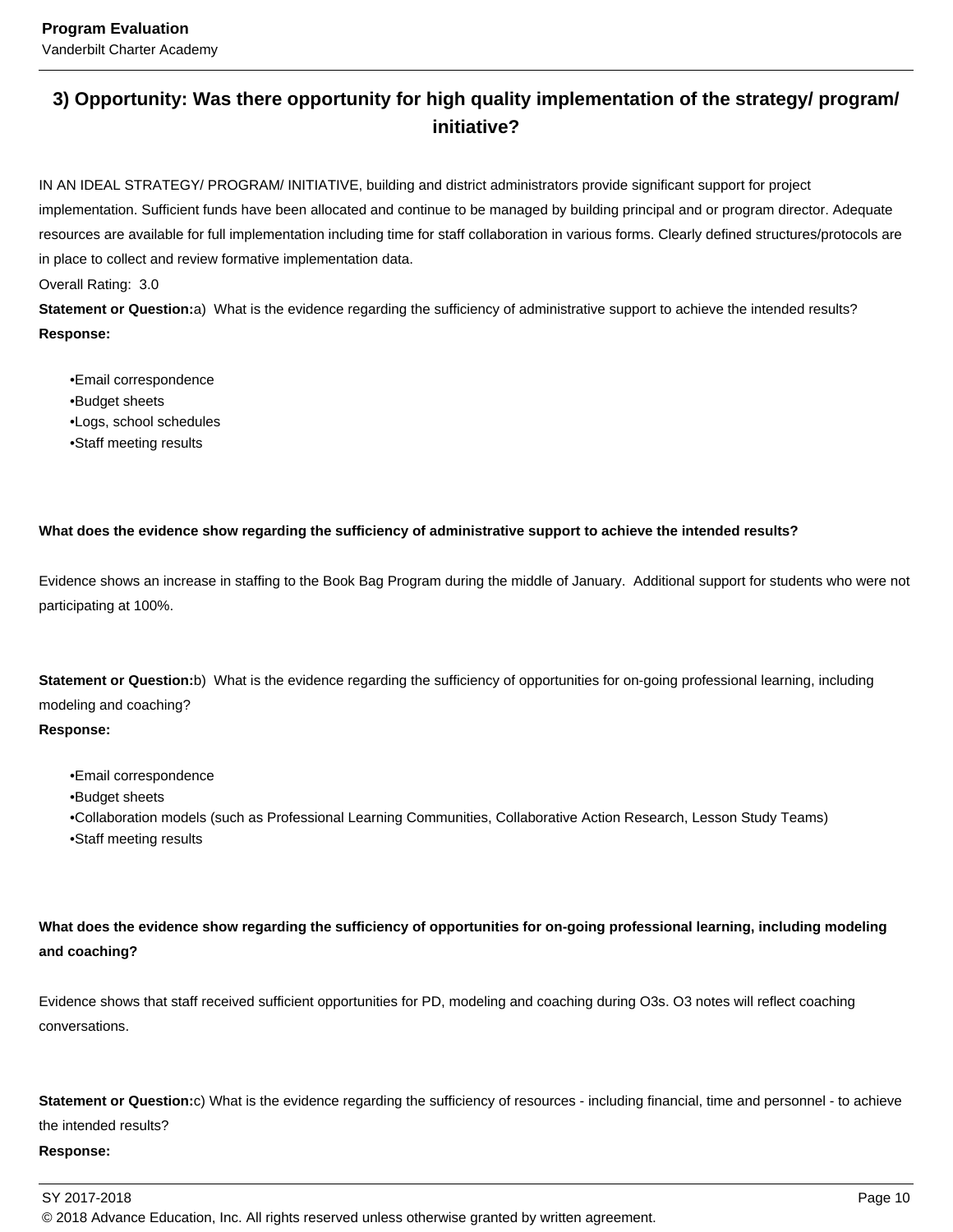• Agendas/minutes • Action plans • Email correspondence • Budget sheets • Staff meeting results

**What does the evidence show regarding the sufficiency of resources - including financial, time, and personnel - to achieve the intended results?**

The program has been so successful that additional books were added in January along with additional staff to support the program.

**Statement or Question:**d) What is the evidence regarding the sufficiency of opportunities for staff collaboration to support implementation of the strategy/program/initiative?

#### **Response:**

• Agendas/minutes • Email correspondence • Budget sheets • Staff meeting results

**What does the evidence show regarding the sufficiency of opportunities for staff collaboration to support implementation of the strategy/ program/ initiative?**

Staff collaborated throughout the implementation process and provided feedback on needs to enhance the Book Bag Program. Staff also collaborated on book selection and ordering.

**Statement or Question:**e) What is the evidence regarding structures being in place to collect and review implementation data? **Response:**

• Agendas/minutes • Email correspondence • Budget sheets • Staff meeting results

#### **What does the evidence show regarding structures being in place to collect and review implementation data?**

Accelerated Reader reports have been printed and analyzed quarterly to review implementation progress.

SY 2017-2018 Page 11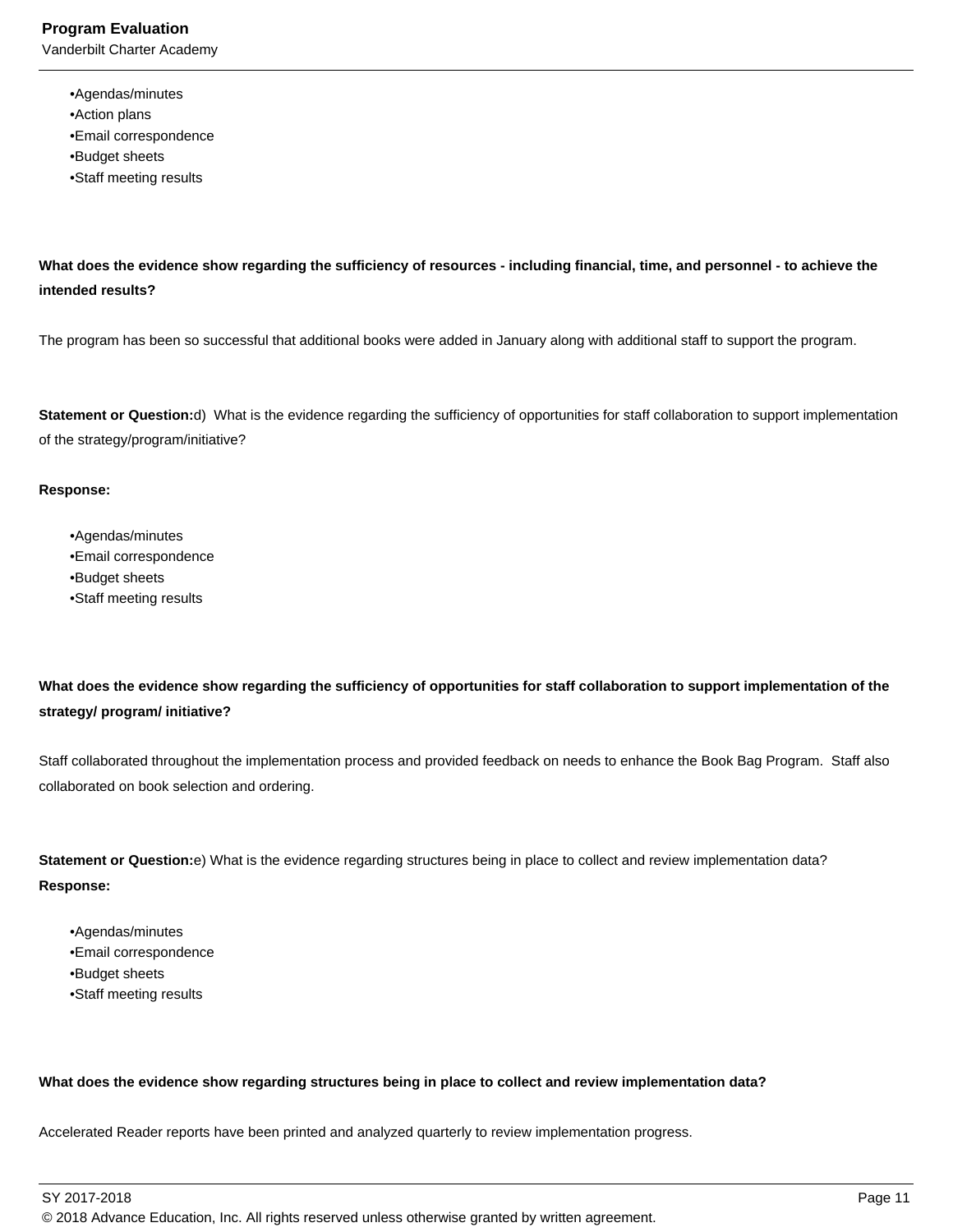| <b>Statement or Question</b>                                                                                                                                                                                         | <b>Response</b> | Rating |
|----------------------------------------------------------------------------------------------------------------------------------------------------------------------------------------------------------------------|-----------------|--------|
| Given the evidence you've assembled, choose   Many necessary resources were aligned with<br>one overall self-assessment of the opportunity   program goals, but more are needed.<br>for high quality implementation. |                 |        |

#### **What action steps are needed to ensure opportunity for high quality implementation?**

Action Step: Continue to grow the program to include Kindergarten after Spring Break.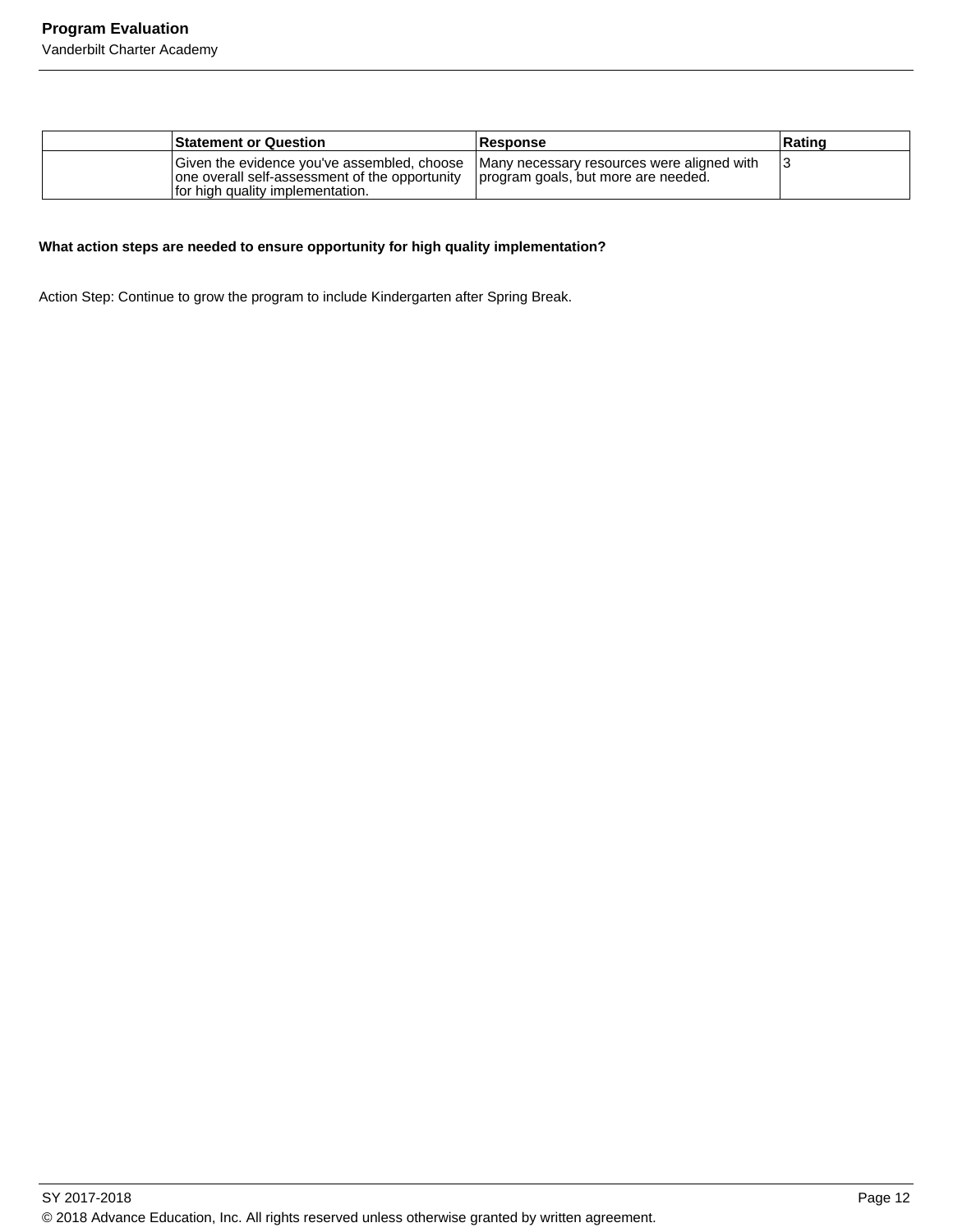# **4) Implementation with Fidelity: Was the strategy/ program/ initiative being implemented as intended?**

IN AN IDEAL STRATEGY/ PROGRAM/ INITIATIVE, all personnel involved in the program implement the strategies with fidelity according to the research, carrying out responsibilities by their proposed timelines. They use clearly defined protocols to collect and review formative implementation data to identify unintended consequences. Program leaders consider adjustments guided by implementation data while maintaining the integrity of results.

Overall Rating: 4.0

**Statement or Question:**a) What is the evidence regarding a process being in place to monitor fidelity of implementation of the nonnegotiable or acceptable variations of the elements of the strategy/ program/ initiative, including timelines and responsibilities? **Response:**

• Principal's walkthroughs • Number of staff implementing with fidelity • Coaching schedule • Program Time Line

**What does the evidence show regarding the fidelity of implementation of the non-negotiable or acceptable variations of the elements of the strategy/ program/ initiative, including timelines and responsibilities?**

Evidences shows that 100% of the classroom participating in the Book Bag Program have implemented with fidelity.

**Statement or Question:**b) What is the evidence regarding positive or negative unintended consequences that may have occurred, if any? **Response:**

- Principal's walkthroughs
- Coaching schedule
- Record of funds used
- Collegial observations/visits

#### **What does the evidence show regarding positive or negative unintended consequences that may have occurred, if any?**

No unintended consequences were observed.

**Statement or Question:**c) What do implementation data and student achievement results suggest for implementing/modifying the strategy/ program/ initiative?

### **Response:**

• Principal's walkthroughs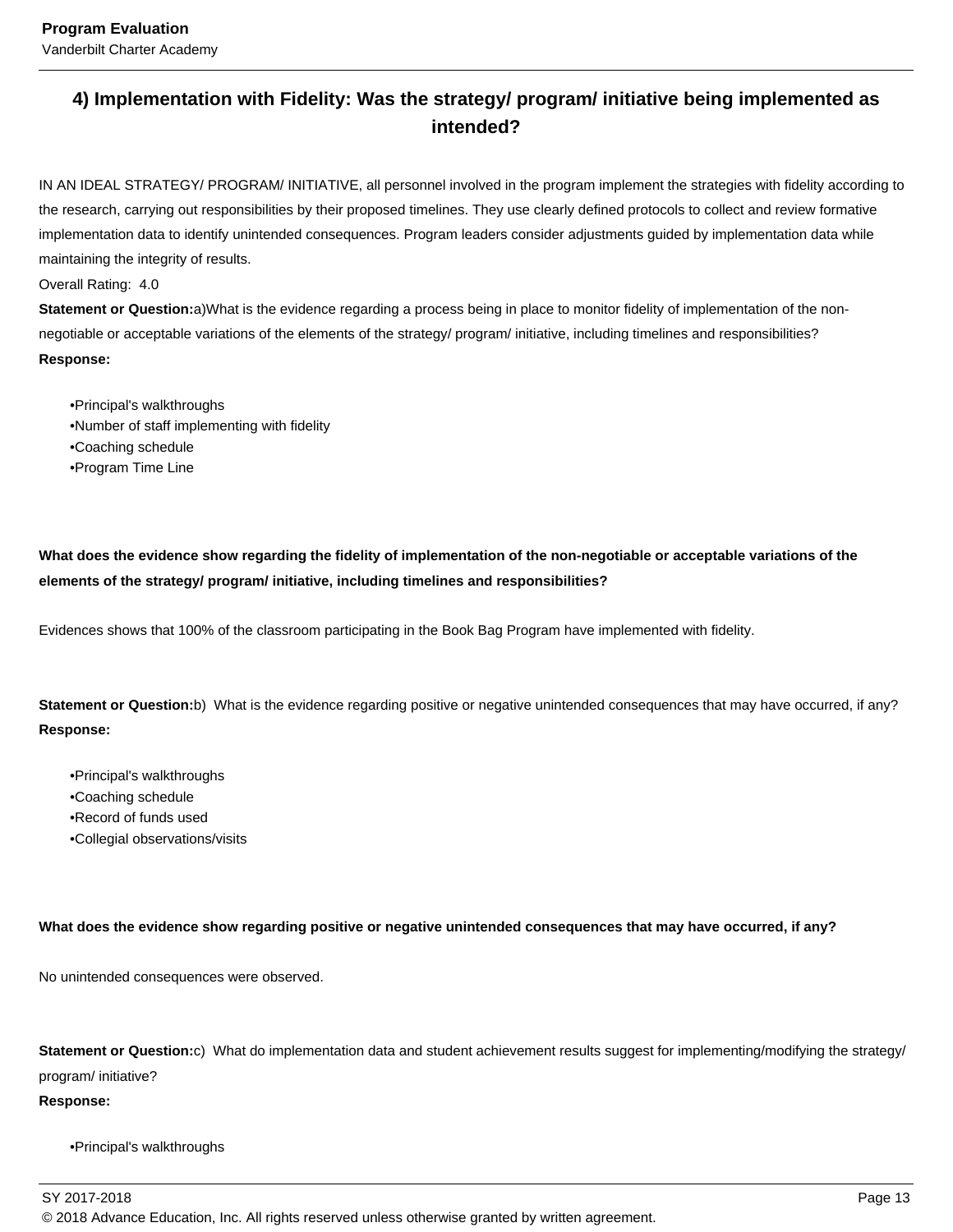•Number of staff implementing with fidelity

#### **How might these affect the integrity of the results?**

Because the program was implemented with fidelity there will be no effect on the results.

| <b>Statement or Question</b>                                                                                                                                          | <b>Response</b>                                                 | Rating |
|-----------------------------------------------------------------------------------------------------------------------------------------------------------------------|-----------------------------------------------------------------|--------|
| Given the evidence you've assembled, choose   All research-based elements have been<br>one overall self-assessment of the fidelity of<br>high quality implementation. | implemented with fidelity following the proposed<br>Itimelines. |        |

#### **What action steps are needed to ensure faithful implementation of program plans?**

Regular review of Accelerated Reader reports by Administration will be required to ensure faithful implementation of the program plans.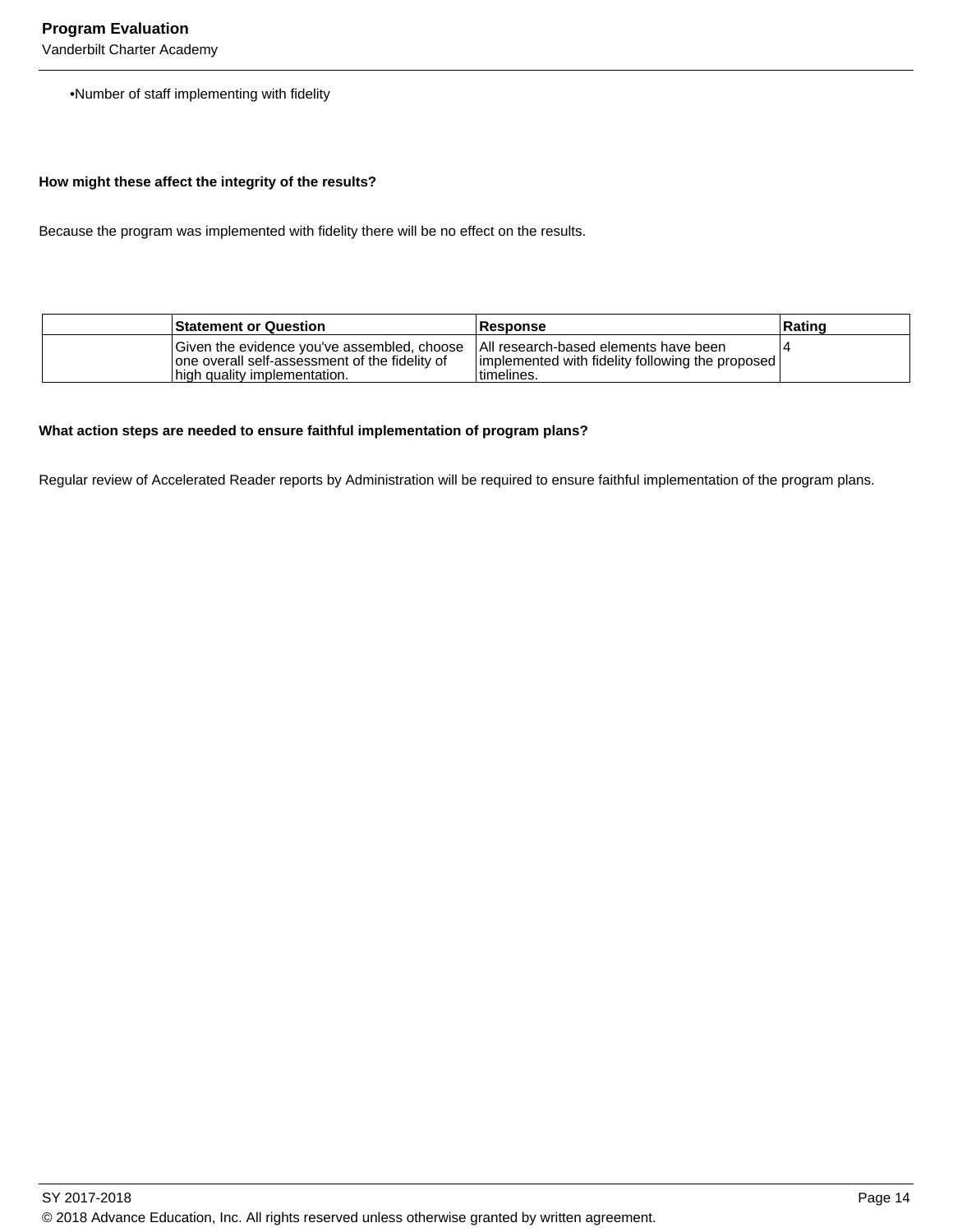# **Impact: What was the impact of the strategy/ program/ initiative on students?**

IN AN IDEAL STRATEGY/ PROGRAM/ INITIATIVE, the school's achievement results on state or district wide assessments meet proficiency standards. Achievement gaps between each of the relevant subgroups and their counterparts have been narrowed as proposed in the School Improvement Plan's measurable objectives. Interim assessment results indicate progress toward proficiency for all students to the satisfaction of all stakeholders.

**a) What is the evidence and what does it show regarding achievement of the measurable objective for all students when compared to baseline state and local data?** 

Evidence of participation in the program shows a positive achievement gain on Interim 2 Assessment Data.

# **b) What is the evidence and what does it show regarding achievement of the measurable objective for subgroups and their counterparts when compared to baseline state and local data?**

Evidence of participation for every subgroup in the program shows a positive achievement gain on Interim 2 Assessment Data.

**c) What is the evidence and what does it show regarding stakeholder (staff/ students/ parents) satisfaction with the results?** 

Parent and Staff survey data shows a positive gain in "My school places a strong emphasis on Reading".

| <b>Statement or Question</b>                                       | Response | Rating |
|--------------------------------------------------------------------|----------|--------|
| Were the objectives for this strategy/<br>program/ initiative met? | 'Yes     | 'N/A   |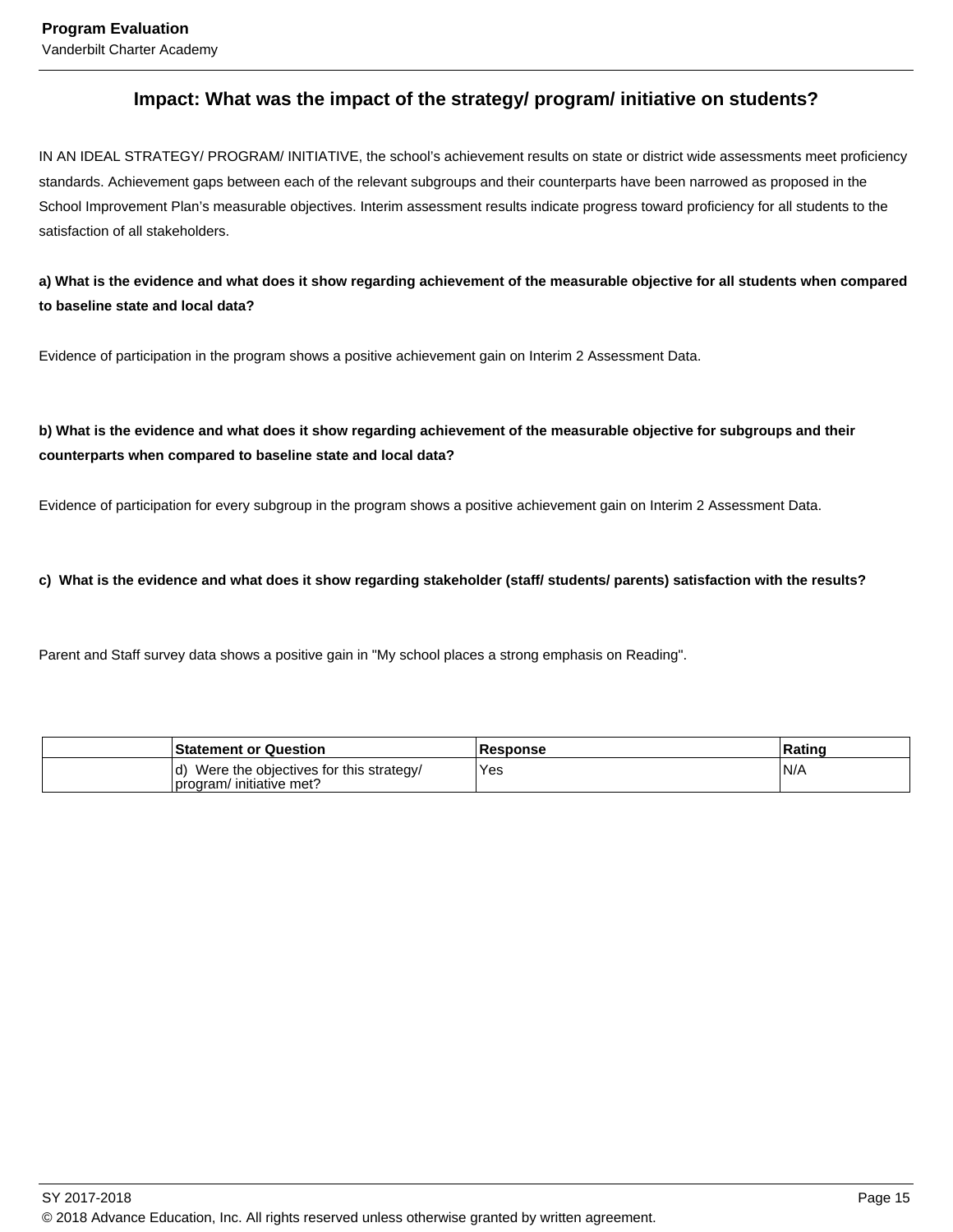# **Impact Conclusion**

**Statement or Question:**Should the strategy/ program/ initiative be continued or institutionalized? **Response:**

• Yes

#### **a) What is the evidence and what does it say regarding whether this was the right strategy/ program/ initiative to meet your needs?**

Teachers, Parents, and students all expressed positive feelings toward the Book Bag Program. The feelings were expressed at the recent Parent/Teacher conferences. Achievement data has gone up!

**b) What is the evidence and what does it say regarding whether the benefits of the strategy/ program/ initiative are sufficient to justify the resources it requires?**

Interim 2 Data increase was significant enough to justify the resources it requires.

#### **c) What adjustments, if any, might increase its impact while maintaining its integrity?**

No adjustments necessary with exception of adding Kindergarten.

#### **d) What is needed to maintain momentum?**

Continually add new books and create incentives for students to read above and beyond the expected level of the program.

#### **e) How might these results inform the School/District Improvement Plan?**

The School Improvement Plan may need to take into consideration that the 1st-3rd grade students will be entering 4th grade at a much high reading level. Other resources may be utilized else where.